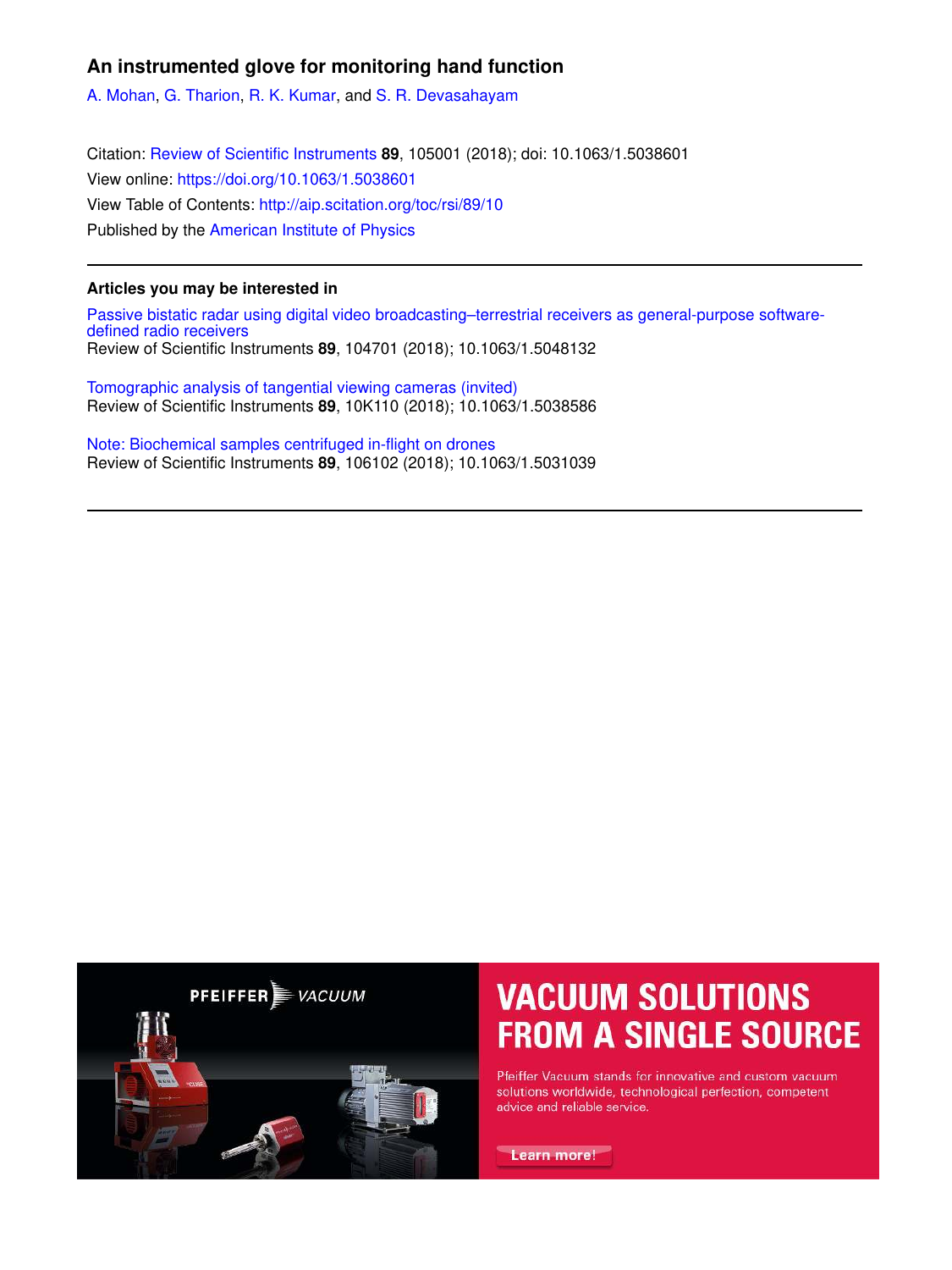## **An instrumented glove for monitoring hand function**

A. Mohan,<sup>1,2,a)</sup> G. Tharion,<sup>3,b)</sup> R. K. Kumar,<sup>4,c)</sup> and S. R. Devasahayam<sup>1,d)</sup>

<sup>1</sup>*Department of Bioengineering, Christian Medical College Vellore, Vellore, India*

<sup>2</sup>*Department of Biotechnology, Indian Institute of Technology Madras, Chennai, India*

<sup>3</sup>*Department of Physical Medicine and Rehabilitation, Christian Medical College Vellore, Vellore, India*

<sup>4</sup>*Department of Engineering Design, Indian Institute of Technology Madras, Chennai, India*

(Received 4 May 2018; accepted 14 September 2018; published online 3 October 2018)

The measurement of hand kinematics is important for the assessment and rehabilitation of the paralysed hand. The traditional method of hand function assessment uses a mechanical or electronic goniometer placed across the joint of interest to measure the range of joint movement. Mechanical goniometers are imprecise and lack the ability to provide a dynamic measurement; electronic goniometers are expensive and cumbersome to use during therapy. An alternative to the goniometric based assessment is to use inertial motion sensors to monitor the hand movement—these can be incorporated in a glove. In this paper, we present the design of an instrumented glove equipped with Magnetic, Angular Rate and Gravity (MARG) sensors for the objective evaluation of hand function. The instrumented glove presented in this paper is designed to assess the range of movement of the hand and also monitor the hand function during the course of hand rehabilitation. Static and dynamic calibrations were performed for the Euler angles calculated from the MARG sensors. The results are also presented for physiological flexion/extension of the wrist (relative roll), flexion/extension of elbow (relative pitch), and internal rotation/external rotation (relative yaw). The static calibration results gave mean absolute errors of 4.1<sup>°</sup> for roll, 4.0<sup>°</sup> for pitch, and 4.6<sup>°</sup> for yaw. From the dynamic calibration, the speed of response to a step change gave a convergence time of 0.4 s; sinusoidally oscillating movement gave good tracking at 0.2 Hz but exhibits overshoot errors at higher frequencies which were tested to be 1 Hz. We present the results of the calibration of the instrumented glove (one sensor pair measuring one joint angle) measuring anatomical joint angles—mean absolute errors during static calibration: 6.3◦ for a relative roll (wrist flexion/extension), 5.0◦ for relative pitch (elbow flexion/extension), and 4.5° for relative yaw (shoulder internal rotation/external rotation). The experimental results from the instrumented glove are promising, and it can be used as an alternative to the traditional goniometer based hand function assessments. *Published by AIP Publishing.* https://doi.org/10.1063/1.5038601

#### **I. INTRODUCTION**

Objective assessment of the motor function of the hand is performed primarily using goniometers (electronic or mechanical) during the course of hand recovery from a neurological impairment. The therapist positions the goniometer on both sides of the joint of interest to measure the range of movement. The results are recorded manually. Goniometer based assessment of the motor function is simple and can be readily employed in clinical settings, but is prone to be inaccurate and time consuming. Also, certain clinically relevant features such as speed of movement and quality of movement (presence or absence of tremor) are paid little or no attention due to the lack of measurement devices or because of the time needed for the assessment.

An alternative to the traditional method of hand assessment using a goniometer is the use of sensor embedded gloves that can quantify the movement kinematics-movement range, joint velocity (angular/linear), quality of movement, etc., of the human hand. Glove based systems reduce the time and

effort needed for the assessment and enable easy assessment of functional tasks. Kinematic data obtained from glove based systems can be recorded for further analysis. Glove based systems are widely known as *Data Gloves* and are being used in applications such as rehabilitation medicine, entertainment, education, 3D modeling, and virtual reality  $(VR)$ .<sup>1</sup> Taylor and Curran<sup>2</sup> provided a brief summary of glove based and non-glove based systems that are used in hand rehabilitation. The authors also emphasize the need for a user specific glove design to meet the user and therapist expectations and provide a portable, affordable design using LEAP (LEAP sensor from Leap Motion Inc. USA) motion controllers.

In the last few decades, researchers have developed different types of *Data Gloves* for monitoring the hand function. Boian *et al.* described the design of a virtual reality system using the CyberGlove and Rutgers Master II-ND haptic glove for the rehabilitation of chronic stroke patients.<sup>3</sup> Chuang *et al.* presented the design of a virtual reality based data glove equipped with fiber optic finger bend sensors for the objective analysis of the hand function.<sup>4</sup> *Humanglove* was developed for the functional assessment and monitoring of the hand function during the course of rehabilitation.<sup>5</sup> The design of a grasp-assistive glove was proposed and was used along with either a functional electrical muscle

a)Electronic mail: akhilmohan@cmcvellore.ac.in

b)Electronic mail: tharion@cmcvellore.ac.in

c)Electronic mail: rkkumar@iitm.ac.in

d)Electronic mail: surdev@cmcvellore.ac.in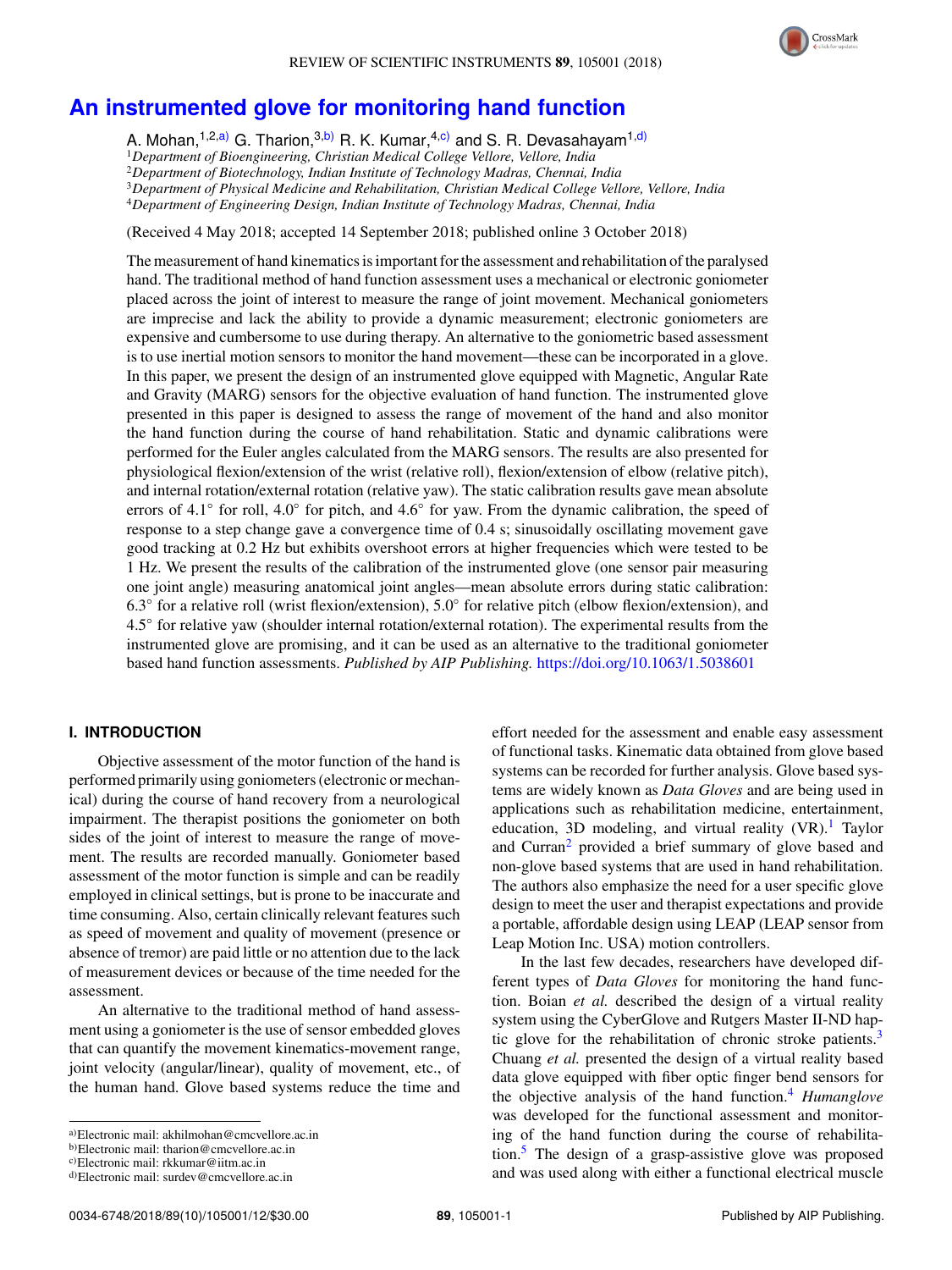stimulator or a robotic device (ADLER) for people with stroke.<sup>6</sup> The *Shadow Monitor*<sup>7</sup> and the *sensory glove*<sup>8</sup> use piezo-resistive sensors for the functional hand assessment, but the use of both these glove based systems is limited to the assessment of fingers. Park reported the design of a data glove and its performance analysis using a 3D graphic interface for the upper-extremity (fingers and wrist) rehabilitation.<sup>9</sup> Golomb *et al.* presented the results of home based virtual reality telerehabilitation for children and adolescents with cerebral palsy using a 5DT glove.<sup>10</sup> The accessibility and lower cost for in-home therapy may benefit the study population on a large scale and have to be addressed systematically. We have reported earlier the results of the design of a sensorized glove equipped with peizo-resistive sensors, optical linear encoders, and a 3-axis accelerometer for monitoring hand rehabilitation therapy for people with stroke.<sup>11</sup> Friedman *et al.*<sup>12,13</sup> presented the design of a wearable glove ("Music Glove") for training isometric grip and functional hand movements. O'Flynn *et al.*<sup>14</sup> presented the design of a smart glove for monitoring the hand function, but it is only suitable for able bodied individuals. Shin *et al.*<sup>15</sup> described the use of the Rapael Smart Glove with VR for providing hand rehabilitation therapy. Although the results are promising, the expensive price of the glove along with accessories limits its use for a wider population. Placidi *et al.* proposed a virtual glove system using two orthogonal LEAP motion controllers for the rehabilitation of the stroke hand.<sup>16</sup>

A comparison of commercially available glove based systems is also presented here (see Table I).

The major drawbacks of the existing Data Gloves are

- Poor usability of the device—Donning and doffing of glove should be made easier for people with neurological impairments and musculoskeletal disorders.
- Poor portability to rural/home based settings—Home based devices will provide more access to hand

105001-2 Mohan *et al.* Rev. Sci. Instrum. **89**, 105001 (2018)

rehabilitation therapy and will lower the cost associated with the therapy.

In this paper, we present the design of an inertial motion sensor based, portable instrumented glove (i-Glove) for people with neurological impairments and musculoskeletal disorders. The i-Glove is designed to

- 1. Measure the distal hand function of people with neurological impairments
	- Measurement of clinically relevant features (range of motion, tremor, etc.).
- 2. Monitor the continuous movement of the hand in the physiological range.

The device can be employed in a variety of clinical settings where the objective is to (a) quantify and evaluate the effectiveness of a clinical intervention to improve the hand function or (b) to complement clinical intervention, for example, by a direct biofeedback or by using the i-Glove data to drive an interactive virtual reality game.

#### **II. METHODS**

During physical rehabilitation therapy, gross hand movements are developed during the initial stages of motor recovery and are followed by fine movements. The therapist would like to optimize the hand rehabilitation therapy for training patients. The requirement of a portable hand rehabilitation device which can track the effect of hand rehabilitation forms the design requirements of the i-Glove and are listed based on its degree of importance in Table  $II$ .

In Table  $II$ , IP = Inter-Phalangeal joint, CMC = Carpo-Meta-Carpal joint, DIP = Distal Inter-Phalangeal joint, PIP = Proximal Inter-Phalangeal joint, MCP = Meta-Carpo-Phalangeal joint,  $RC = Radio-Carpal joint$ , and  $RU = Radio$ 

TABLE I. Comparison of glove based systems with *HandREPS*.

| Device                            | Sensor                                    | Precision | Interface      | Features                                                                                                                                                          | Cost      |
|-----------------------------------|-------------------------------------------|-----------|----------------|-------------------------------------------------------------------------------------------------------------------------------------------------------------------|-----------|
| Raphael Smart Glove <sup>17</sup> | Bend sensors and IMU                      | <b>NA</b> | Wireless       | Capture motion and posture, train functional move-<br>ments, very expensive                                                                                       | \$15 000  |
| Cyber Glove $II^{18}$             | Piezo-resistive                           | $<$ 1 deg | USB, wireless  | Calibration required, very expensive                                                                                                                              | \$12295   |
| 5DT glove 5 ultra $19$            | Fiber optic                               | $10$ bit  | Serial, USB    | Automatic calibration, wireless version available,<br>cross-platform SDK (Windows, Linux and Mac)                                                                 | \$995     |
| DG5 VHand $3.0^{20}$              | Piezo-resistive                           | 4 bit     | USB and Wi-Fi  | Can fit any hand size, cannot measure small hand<br>movements, time consuming setup                                                                               | \$800     |
| VMG8/VMG30 <sup>21,22</sup>       | Bend sensors                              | $12$ bit  | USB, Bluetooth | Calibration required, provide complete SDK for<br>custom design, provide full network support to<br>run the application using the data from an another<br>machine | \$500     |
| AcceptGlove <sup>23</sup>         | Dual axis accelerometer                   | $6.5$ deg | <b>USB</b>     | No calibration, wireless version available, arm<br>tracking with optional component                                                                               | \$499     |
| Music Glove <sup>12,13</sup>      | Electrical contacts                       | 10N       | <b>USB</b>     | Lightweight, trains functional hand movements                                                                                                                     | \$399     |
| LEAP <sup>24</sup>                | Dual IR cameras                           | 32 bit    | <b>USB</b>     | No calibration required, low cost, limited to healthy<br>subjects                                                                                                 | \$80      |
| HandREPS                          | MARG sensors, absolute<br>pressure sensor | $<$ 5 deg | Bluetooth      | Calibration required, portable, can fit any hand size,<br>anatomical joint angle measurement in a moving<br>co-ordinate frame                                     | $<$ \$250 |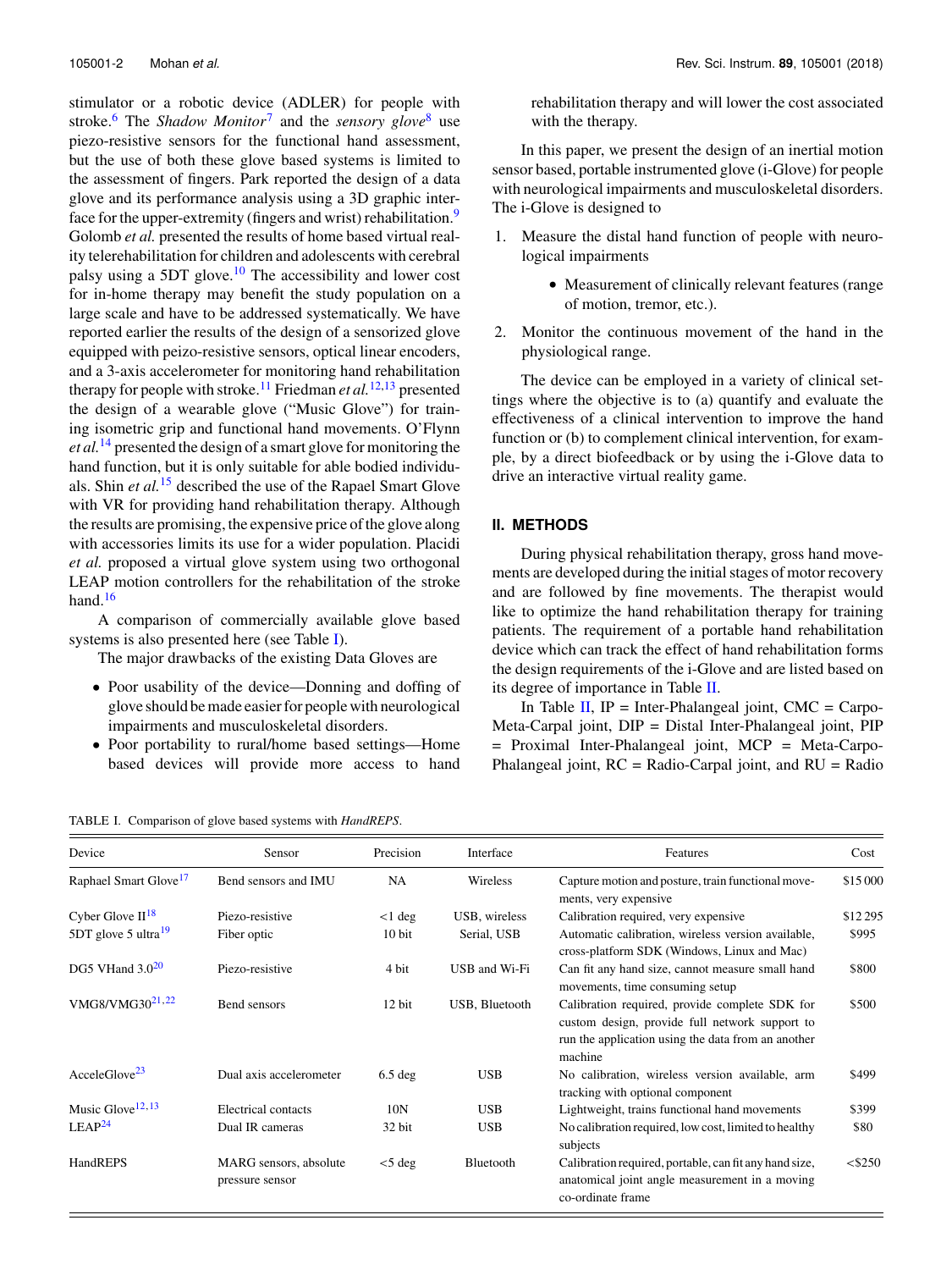TABLE II. Joint articulations of hand and its degree of importance.

| Joint      | Segment | Movement   | Priority     |
|------------|---------|------------|--------------|
| IP         | Thumb   | F/H        | High         |
| <b>CMC</b> | Thumb   | F/E        | High         |
|            | Thumb   | Ad/Ab      | Intermediate |
|            | Thumb   | Opposition | High         |
| DIP        | Index   | F/E        | Low          |
|            | Middle  | F/E        | Low          |
|            | Ring    | F/E        | Low          |
|            | Little  | F/E        | Low          |
| <b>PIP</b> | Index   | F/E        | High         |
|            | Middle  | F/E        | High         |
|            | Ring    | F/E        | Low          |
|            | Little  | F/E        | Low          |
| <b>MCP</b> | Thumb   | F/E        | High         |
|            |         | Ad/Ab      | Intermediate |
|            | Index   | F/E        | High         |
|            |         | Ad/Ab      | Intermediate |
|            | Middle  | F/E        | High         |
|            |         | Ad/Ab      | Intermediate |
|            | Ring    | F/E        | Low          |
|            |         | Ad/Ab      | Low          |
|            | Little  | F/E        | Low          |
|            |         | Ad/Ab      | Low          |
| RC         | Wrist   | F/E        | High         |
|            | Wrist   | Ad/Ab      | Intermediate |
| RU         | Wrist   | P/S        | High         |

Ulnar joint;  $F/H =$  flexion/hyperextension,  $F/E =$  flexion/extension, Ad/Ab = adduction/abduction, and P/S = pronation/supination.

#### **A. Instrument design**

Our i-Glove uses MARG (Magnetic, Angular Rate and Gravity) sensors placed across the joints of interest in the fingers and the wrist. The block schematic representation of the i-Glove is shown in Fig. 1. For biomechanical assessment, the convention is to represent the rotation of the distal segment with respect to the proximal segment. For example, flexion of the wrist is the angle of the hand (distal segment) to the forearm (proximal segment), as shown in Fig. 2, and rotation of the forearm is the rotational angle of the forearm (distal segment) with respect to the upper arm (proximal segment). The orientation data obtained from the MARG sensors are thus expressed in body coordinates or in an anatomical co-ordinate system. In the i-Glove, the relative Euler angles are then calculated from



FIG. 1. Block level representation of the i-Glove.



FIG. 2. Body or anatomical co-ordinate system used to understand wrist flexion/extension movement where  $\theta_F$  represents wrist flexion and  $\theta_E$  represents wrist extension.

the body coordinates (anatomical co-ordinates) and sent every 40 ms to a computer, wirelessly using a Bluetooth device.

The i-Glove is fitted with TDK-Invensense MPU9250 (MARG sensor) to measure the kinematics of the hand. The data from the MARG sensors are read by a Microchip dsPIC33FJ128GP804 microcontroller, which calculates joint angles, as listed in Table II. The joint angles are then sent to a Personal Computer (PC) using Bluegiga WT12 *Bluetooth*➤ Class 2 module. The complete system runs on a *Nokia*➤ BL-5C Li-ion battery, and the average current drawn is about 150 mA (Fig. 3) which translates to about 6.8 h of use on a fully charged battery with a capacity of more than 1020 mAh—daily recharging is recommended.

Apart from measuring the segment joint angle described in Table III, the i-Glove also measures the angular velocity and linear acceleration of the segment on which MARG sensors are attached. The quality of movement (presence or absence of tremor and control of movement) and the speed of movement can be derived using this data and could be used to tailor the rehabilitation therapy. Focused, patient specific rehabilitation therapy can benefit the user to maximize functional independence and improve the quality of life of individual.



FIG. 3. i-Glove designed for hand rehabilitation/assessment.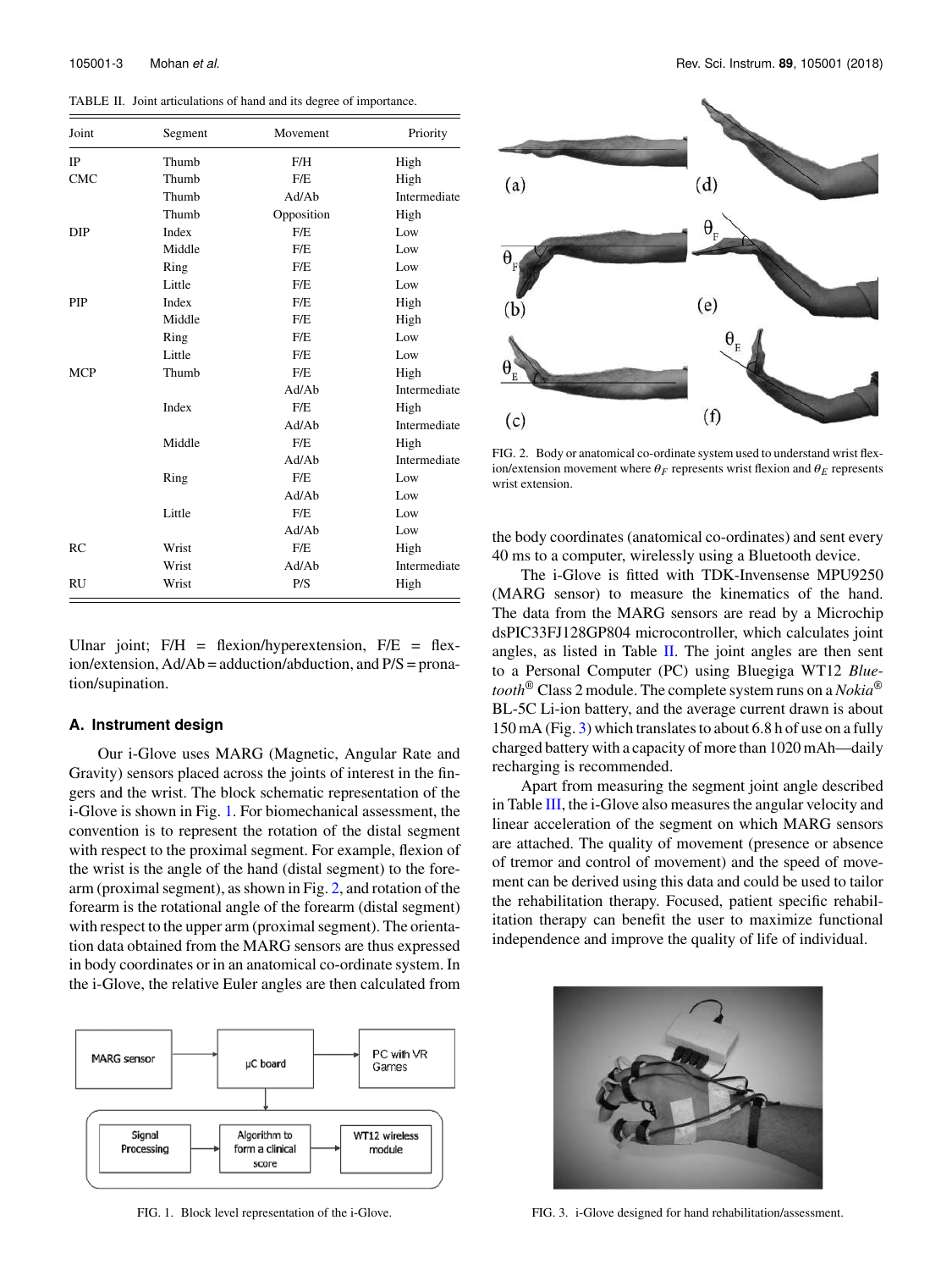TABLE III. i-Glove capability to measure joint articulations of the hand with a higher degree of importance described in Table II.

| Joint      | Segment | Movement   | Capability |  |
|------------|---------|------------|------------|--|
| IP         | Thumb   | F/H        | Yes        |  |
| <b>CMC</b> | Thumb   | F/E        | No         |  |
|            | Thumb   | Opposition | No         |  |
| <b>PIP</b> | Index   | F/E        | Yes        |  |
|            | Middle  | F/E        | Yes        |  |
| <b>MCP</b> | Thumb   | F/E        | Yes        |  |
|            | Index   | F/E        | Yes        |  |
|            | Middle  | F/E        | Yes        |  |
| RC         | Wrist   | F/E        | Yes        |  |
| RU         | Wrist   | P/S        | No         |  |

#### **B. User oriented glove design for segment joint angle measurement**

Many of the existing glove based devices are designed for people with good articulation of the hand which means the fingers can be flexed to slip into the glove. People with musculoskeletal disorders or impaired hand may have rigidity of the fingers, and the fingers may be bent in a claw-like manner due to the impairment. They find it difficult to don a full glove and need a modified glove which can be fitted easily producing minimal discomfort.

Our design of a wearable "*glove*" is in the form of flexible finger rings which can be attached to the digits using Velcro straps and produce little or no discomfort to the user. If the attachment of rings with Velcro is difficult due to anatomical constraints (e.g., distal segment of the thumb), clinical grade adhesive paper tape (e.g., *micropore*) is used in our experiments. The center of the sensor is about 10 mm from the center of the finger joints and about 40 mm in the case of wrist joint. The attachment of MARG sensors on the finger and wrist to measure hand movements is shown in Fig. 4.

#### **C. MARG sensor calibration**

The MARG sensors need to be calibrated to determine the scale factor and offset (bias) of the individual sensor modules—linear accelerometer, gyroscope, and magnetic



FIG. 4. Placement of MARG sensors on the hand to measure the finger joint angle.

compass. For a linear sensor model, we use Eq. (1).

$$
\begin{bmatrix} M_x \\ M_y \\ M_z \end{bmatrix} = \begin{bmatrix} \frac{1}{S_x} & 0 & 0 \\ 0 & \frac{1}{S_y} & 0 \\ 0 & 0 & \frac{1}{S_z} \end{bmatrix} \begin{bmatrix} R_x \\ R_y \\ R_z \end{bmatrix} - \begin{bmatrix} \frac{B_x}{S_x} \\ \frac{B_y}{S_y} \\ \frac{B_z}{S_z} \end{bmatrix} . \tag{1}
$$

Here  $M_x$ ,  $M_y$ , and  $M_z$  are the calibrated sensor module (accelerometer or gyroscope or magnetic compass) data, and  $R_x$ ,  $R_y$ , and  $R_z$  are the corresponding uncalibrated data from the sensor module under test in *x*, *y*, and *z* directions.  $B_x$ ,  $B_y$ , and  $B_z$  are the offset (bias), and  $S_x$ ,  $S_y$ , and  $S_z$  are the sensitivity (scaling factor) of the sensor module under test in *x*, *y*, and *z* directions.

#### *1. 3-Axis accelerometer*

The accelerometer calibration was performed on a leveling platform using a 6-point tumble test. The 3-axis accelerometer data are recorded at 40 Hz from each axis and are averaged to obtain a single value corresponding to the experiment. The experiment was repeated thrice on each axis, and the average value was used to determine the bias and sensitivity of the accelerometer.

#### *2. 3-Axis gyroscope*

The gyroscope is calibrated using a rotary rate table (on a CNC machine). The rotary table is rotated at three known angular speeds (low— $10^{\circ}/s$ , medium— $20^{\circ}/s$ , and high— $33^{\circ}/s$ ), and the 3-axis gyroscope data are recorded at 40 Hz. The data collected from the three angular speeds are averaged to obtain a single value which was used to determine the bias and sensitivity of the accelerometer.

#### *3. 3-Axis magnetic compass*

To minimize the effect of magnetic substances in the vicinity during measurement using a magnetic compass, the 3-axis compass is subjected to calibration. To obtain the hard iron bias and soft iron bias (scaling factor), the sensor is moved in space forming a 3D-hyper sphere. The 3-axis magnetic sensor was configured to collect data at 40 Hz.

#### **D. Orientation estimation using MARG sensor**

Even though we have calibrated all three sensors (accelerometer, gyroscope, and magnetic compass), any one sensor itself cannot be reliably used for the estimation of the segment joint angle of the hand.

- A 3-axis accelerometer can be used to estimate the rotation about the x-axis and y-axis under static conditions
- A 3-axis gyroscope can be used to calculate the rotation about the x-axis, y-axis, and z-axis under dynamic conditions
- In a homogeneous magnetic field, a 3-axis magnetic compass can be used to measure rotational vectors orthogonal to earth's magnetic field

The use of any sensor alone for a prolonged duration results in large orientation errors due to inherent sensor noise (drift) arising due to different factors (mechanical, thermal,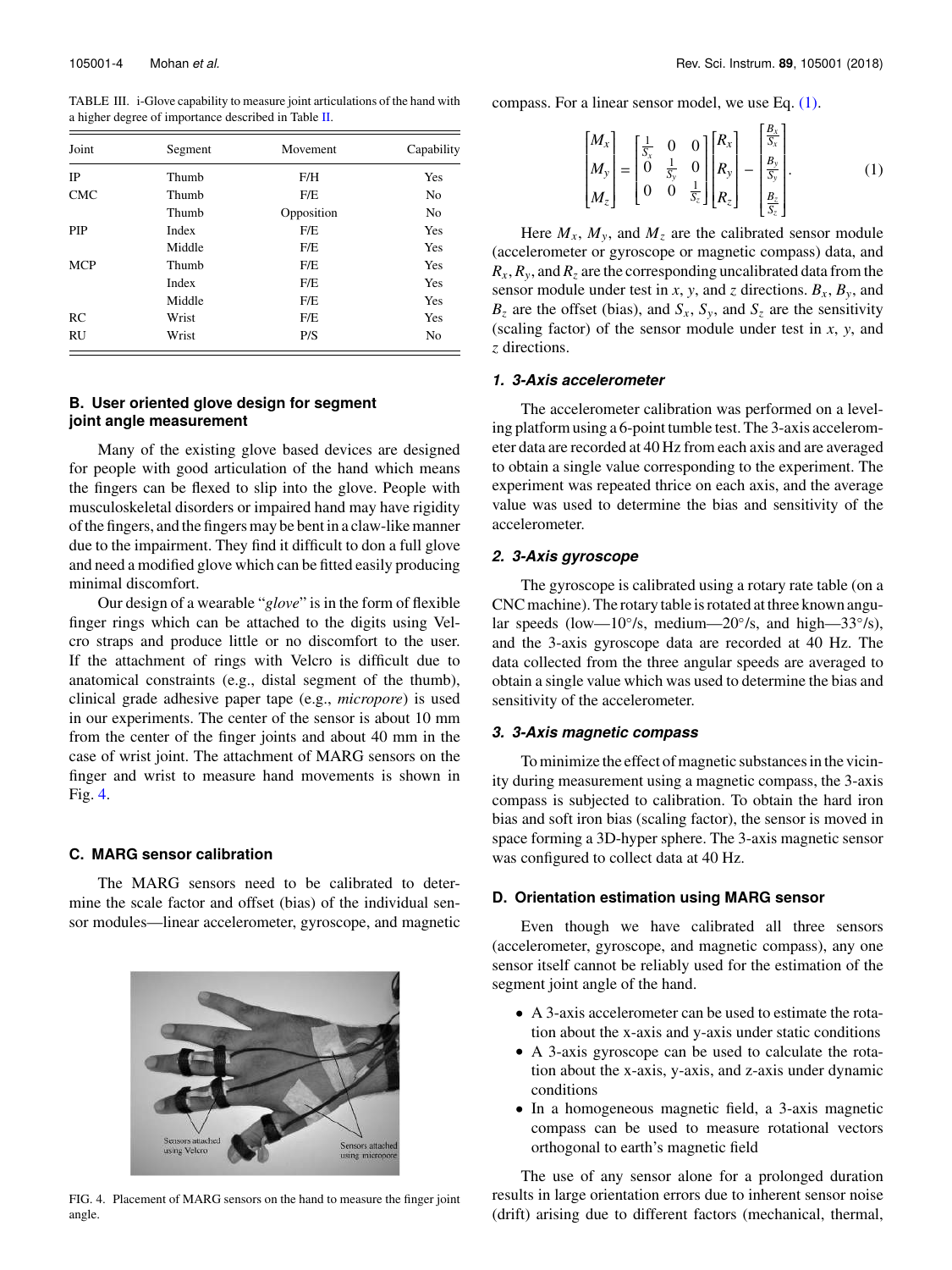and electrical) and errors due to finite numerical word length. So, in general, we combine the information from two or three sensors to minimize the error; this is known as "*Sensor Fusion*" to predict a better measure of the joint angle. Several sensor fusion algorithms have been developed for orientation estimation in the presence of noise, and well known among them are Kalman filters<sup>25,26</sup> and complementary filters.<sup>27</sup> A method proposed by Madgwick *et al.* referred to as the "Madgwick Filter" has been implemented in the i-Glove. The data from the calibrated sensor modules (accelerometer, gyroscope, and magnetic compass) are combined to obtain the quaternion representing the orientation of the sensor with respect to North-East-Down (NED) sampled at time t (the sensor orientation in NED co-ordinates is indicated by prefixed superscript *S* representing the sensor frame and prefixed subscript *E* representing the Earth frame, and therefore, the *q*uaternion *est*imate at time t is written as  ${}_{E}^{S}q_{est,t}$ ,  ${}_{e}^{28}$ 

$$
{}_{E}^{S}q_{est,t} = {}_{E}^{S}\hat{q}_{est,t-1} + {}_{E}^{S}\dot{q}_{est,t} \times \Delta t, \qquad (2)
$$

$$
\frac{S}{E}\dot{q}_{est,t} = \frac{S}{E}\dot{q}_{\omega,t} - \beta \frac{\nabla f}{\|\nabla f\|}.
$$
\n(3)

Here  ${}_{E}^{S} \hat{q}_{est,t-1}$  is the previous estimate of orientation,  ${}_{E}^{S} \dot{q}_{est,t}$ is the rate of change of orientation, and ∆*t* is the sampling period. The results from the 3-axis gyroscope calibration are used to determine the gyroscope measurement error; the correction coefficient  $\beta$  minimizes the error in the rate of change of orientation obtained using the gyroscope change  $({S \over E} \dot{q}_{\omega,t})$ . *f* is the objective function based on accelerometer and magnetometer measurements, and the symbol  $\nabla$  indicates the gradient; the objective function is calculated using the gradient descent.

#### **E. Euler angle estimation**

The quaternion representing the sensor orientation with respect to the global co-ordinate system (GCS) as in Fig. 5 obtained using the Madgwick filter is used to determine the absolute Euler angles (YZX order). Singularities in the calculation occur when we try to convert the quaternion data to the Euler angle form. To resolve this problem, we hardcoded the value of the rotation about the z-angle  $(\psi)$  around the singularity region at 90◦ (i.e., to avoid division by zero).

For biomechanical analysis, the convention is to use the relative joint angle where the rotation of a distal segment is described with respect to the proximal segment. To obtain the relative joint angle, first the quaternions representing the sensor orientation with respect to the GCS are expressed in



the anatomical coordinate system or body coordinate system (BCS). The sensor to segment calibration is performed for the same and is summarized in Sec. II E 1. The quaternions representing the sensor orientation with respect to the BCS are used to determine relative joint angles and are described in Sec. II E 2.

#### *1. Sensor to segment (fingers/wrist) calibration*

Rotations are presented using Euler angles. For a clearer interpretation of Euler angles, the proximal and distal segments describing the movements are initially aligned to each other. The rotation of the distal segment is described with respect to the proximal segment to obtain the clinically pertinent parameters (flexion/extension/hyperextension, adduction/abduction, and pronation/supination). $2^9$  For the same, the quaternion representing the orientation of the MARG sensor with respect to the GCS needs to be expressed in terms of the BCS. So a static pose (position where the orientation of the proximal and distal segments is aligned) is assumed initially where the hand is kept on a flat neutral position aligning the z-axis with the direction of gravity,

$$
{}_{E}^{B}q_{est,t} = {}_{E}^{S}q_{est,t} \otimes_{B}^{S}q'_{est,t}.
$$
 (4)

Here  ${}_{E}^{B}q_{est,t}$  is the quaternion representing the orientation of the body with respect to the NED frame,  ${}_{E}^{S}q_{est,t}$  is the quaternion representing the orientation of the sensor with respect to the NED frame, and  ${}_{B}^{S}q'_{est,t}$  is the quaternion conjugate representing the orientation of the sensor with respect to the anatomical or body co-ordinate system. The symbol ⊗ denotes quaternion multiplication.

#### *2. Representation of Euler angle for biomechanical analysis*

The quaternion representing the sensor orientation with respect to the BCS obtained from the sensor to segment calibration is used to determine relative joint angles. In Fig. 6, the quaternion representing the orientation of the proximal segment (*qP*) is MARG 2 and the quaternion representing the orientation of the distal segment  $(q_D)$  is MARG 1. Here,

- The negative x-axis directed distally (tip of the middle finger)
- The positive z-axis directed dorsally
- The negative y-axis directed radially (orthogonal to X-Z)



FIG. 6. MARG sensor axis alignment in the anatomical or body co- ordinate system.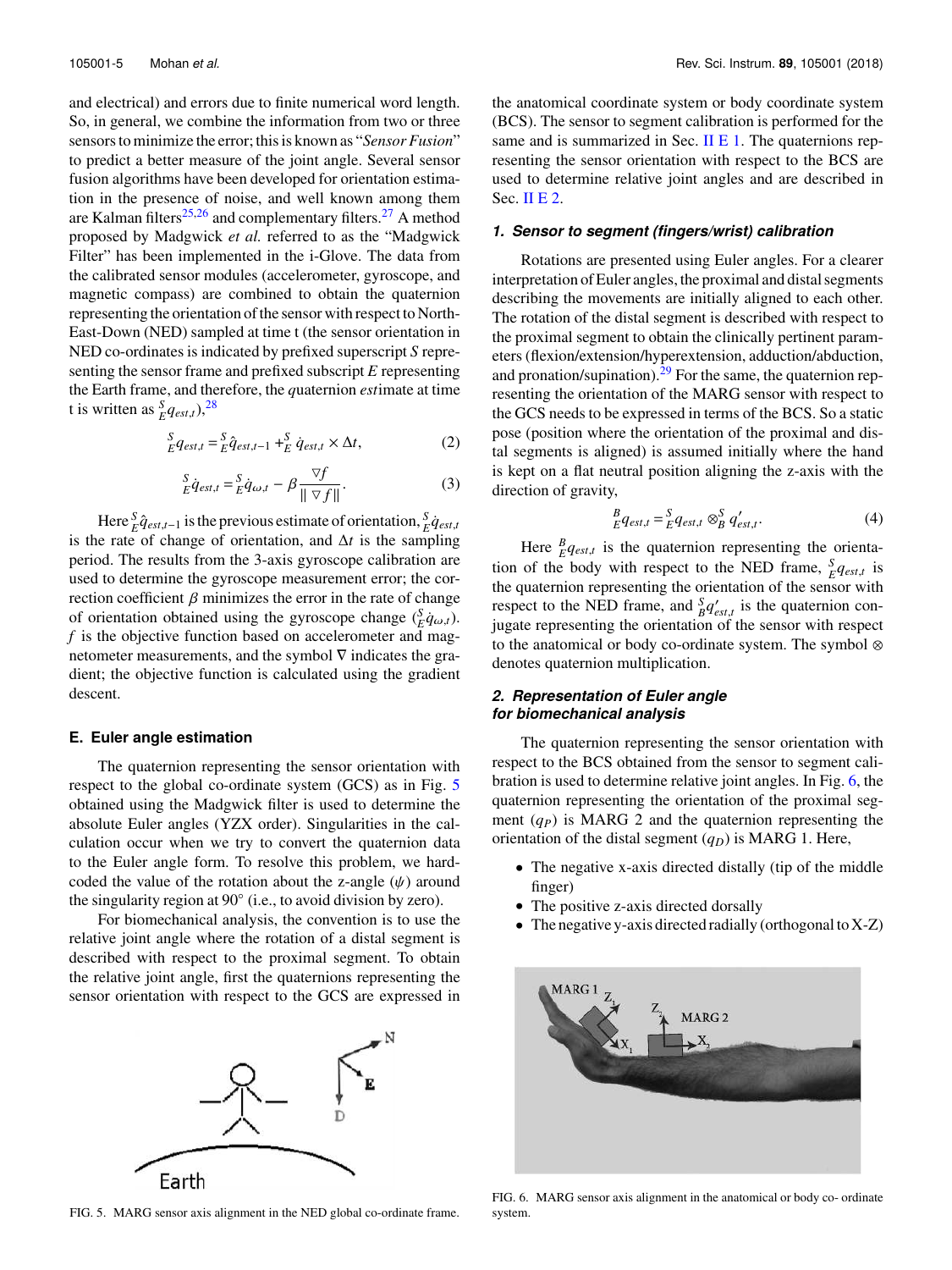The relative quaternion representing orientation of the distal segment with respect to the proximal segment is obtained using Eq.  $(5)$ ,

$$
{}_{P}^{D}q_{est,t}=q_{P_{est},t}^{*}\otimes q_{D_{est},t}.
$$
 (5)

Here  $q_P^*$  is the conjugate of  $q_P$ . The quaternion  $P_{\text{P}}q_{\text{est},t}$  is then used to determine joint angles (YZX order). In Fig. 6, the rotation of *Z*1 with respect to *Z*2 forms wrist abduction and adduction and the rotation of *Y*1 with respect to *Y*2 forms wrist flexion/extension.

#### **F. Calibration of Euler angle**

Complex calibration methods for the evaluation of MARG sensors have been proposed by various researchers,  $30-33$  and the results from these calibrations are not easily interpretable for use in rehabilitation therapy. We present a simple, reliable calibration (static and dynamic) method using potentiometers to obtain the reference values to evaluate the performance of MARG sensor(s) measuring Euler angle(s). The block level representation of the experimental setup to calibrate the MARG sensor(s) is shown in Fig.  $7$ . We employ MARG sensor(s) and rotary potentiometers for the measurement of the rotation angle continuously. The rotation angles are sent to the PC wirelessly using a Bluetooth device every 20 ms (i.e., 50 Hz sampling) during static calibration and 25 ms (i.e., 40 Hz sampling) during dynamic calibration. A triple pendulum arrangement comprising 3 links, each with one degree of freedom (DoF) rotating about orthogonal axes, as shown in Fig. 8, is used for the calibration of the MARG sensor.

To determine the static accuracy of the MARG sensor, we performed a calibration routine (static and dynamic) where the rotation of the MARG sensor about x-, y-, and z-axes is recorded on a computer. During the calibration of the MARG sensor, the rotation about the x-axis (roll) and y-axis (pitch) was measured between –180° and +180° and the rotation about the z-axis (yaw) was measured between  $-90^\circ$  and  $+90^\circ$ . The dynamic calibration at frequencies (0.2 Hz, 0.4 Hz, 0.6 Hz, and 0.75 Hz) was performed using the experimental setup described in Fig. 8. Here, the distal segment was manually moved in time to a metronome and the process was performed on x-, y-, and z-axes. Note that this triple pendulum gives a human limb like co-ordinate system (anatomical co-ordinate system), and each limb's origin moves when the preceding limb moves. Segment 1 represents the hand, segment 2 represents the forearm, and segment 3 represents the upper arm



FIG. 7. Block level representation of i-Glove calibration.



FIG. 8. Experimental setup to calibrate the MARG sensor for measuring the joint angle.



FIG. 9. Dynamic calibration experimental setup.

in the triple pendulum arrangement measuring wrist flexion/extension (Pot 1), elbow flexion/extension (Pot 2), and shoulder internal rotation/external rotation (Pot 3).

Dynamic calibration was also performed using a servo motor (Fig. 9) at frequencies of 0.25 Hz, 0.5 Hz, and 1.0 Hz. The servo motor gives better sinusoidal waveforms for a single degree of freedom, while the triple pendulum gives multiple degrees of freedom in an anatomical co-ordinate system. The servo motor was kept inside a magnetic shield so that it did not present a time or space varying magnetic field to the magnetometer in the MARG sensor. The MARG sensor was placed on the servo horn and rotated only about the z-axis from −60◦ to  $+60^\circ$ .

#### **III. RESULTS AND DISCUSSION**

#### **A. Sensor module calibration**

The sensor data are scaled appropriately, and the bias is subtracted from the raw measurement. The data from the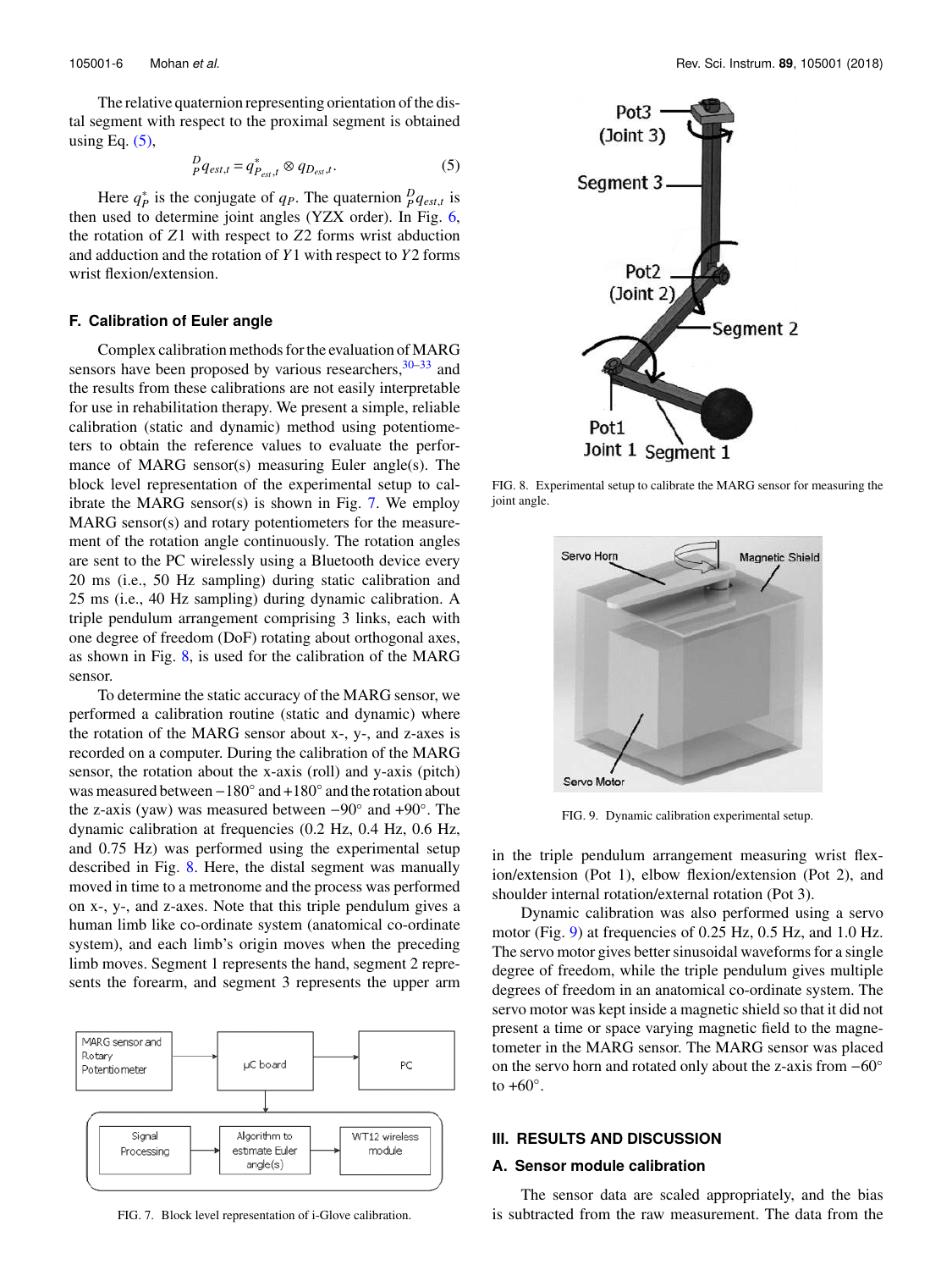

FIG. 10. Static calibration of the MARG sensor (roll); mean error and standard deviation are as outcome measures.

sensor modules are combined using the filter fusion algorithm to produce quaternion representing the orientation of the MARG sensor with respect to the anatomical or body coordinate system. The orientation from the sensor data is used to determine Euler angles in real time.

#### **B. Results of Euler angle calibration**

The static calibration was performed to obtain the measurement error of the MARG sensor. The MARG sensor was subject to rotate between  $-180^\circ$  and  $+180^\circ$  for roll and pitch and −90◦ to +90◦ for yaw in steps of 10◦ . At each orientation, the data were recorded for about 20 s (data points  $\approx 1000$ ) and were used to calculate the mean error and standard deviation. The changes in the mean error and standard deviation during the static calibration of the MARG sensor over two trials (forward where the pendulum was moved from the negative extreme limit to positive extreme limit and backward where the pendulum was moved from the positive extreme limit to negative extreme limit) are shown in Figs.  $10-12$ . The mean absolute error (mae) and root mean squared error (rmse) are used as the performance measures and are shown in Table IV.

The dynamic calibration at frequencies 0.2 Hz, 0.4 Hz, 0.6 Hz, and 0.75 Hz was performed using the same experimental setup described in Fig. 8. Here, the distal segment was moved manually in time to a metronome and the process was performed for the rotation about x, y, and z axes. As noted in Sec II, the rotation axes are relative to the preceding limb segment. The summary of the results of the dynamic calibration is described in Table V.



FIG. 11. Static calibration of the MARG sensor (pitch); mean error and standard deviation are as outcome measures.

FIG. 12. Static calibration of the MARG sensor (yaw); mean error and standard deviation are as outcome measures.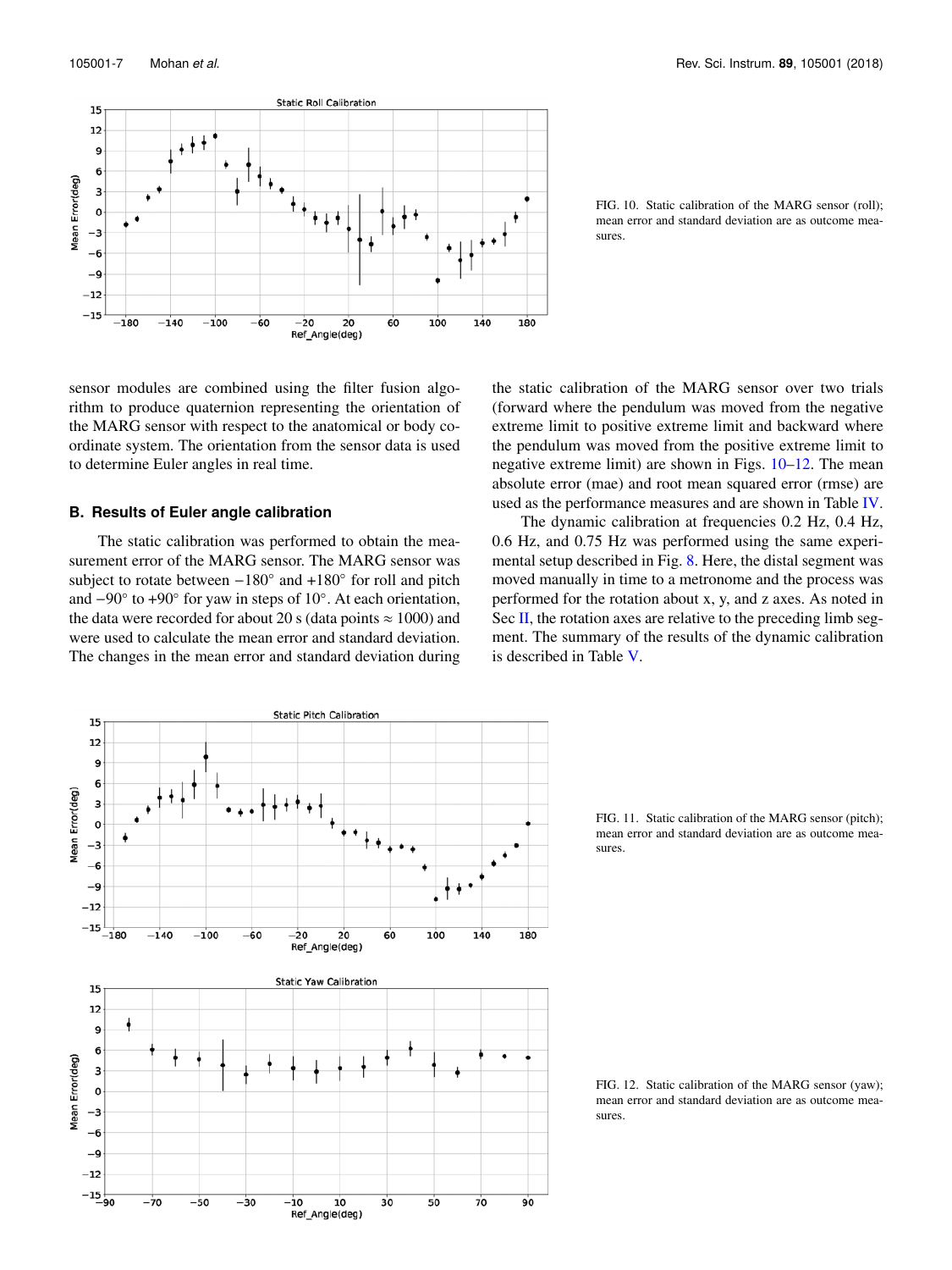TABLE IV. Results of Euler angle calibration—static; mae and rmse correspond to the mean absolute error and root mean squared error, respectively.

| Feature    | $x$ -axis $(\text{deg})$ | $y-axis$ (deg) | $z$ -axis $deg)$ |
|------------|--------------------------|----------------|------------------|
| mae [rmse] | 4.1[5.1]                 | 4.0[4.9]       | 4.6[6.5]         |

TABLE V. Results of Euler angle calibration—dynamic; mae and rmse correspond to the mean absolute error and root mean squared error, respectively.

| Feature    | Freq $(Hz)$ | $x$ -axis $(\text{deg})$ | y-axis (deg) | $z$ -axis $deg)$ |
|------------|-------------|--------------------------|--------------|------------------|
| mae [rmse] | 0.2         | 7.7[8.3]                 | 3.8[4.7]     | 4.5[5.0]         |
|            | 0.4         | 9.5[11.3]                | 6.6[7.5]     | 7.6[8.6]         |
|            | 0.6         | 9.9[12.2]                | 7.4[8.7]     | 10.2[11.6]       |
|            | 0.75        | 10.1[12.1]               | 14.9[17.8]   | 12.8[14.5]       |

The second method of dynamic calibration was performed on the z-axis using a servo motor assembly (Fig. 9) at frequencies 0.25 Hz, 0.5 Hz, and 1.0 Hz. The MARG sensor was placed on the servo horn and rotated about the z-axis from −60◦ to +60◦ . The dynamic calibration using the triple pendulum arrangement and servo motor shows similar results and is shown in Fig. 13.

The summary of the dynamic calibration of the estimated yaw angle measured using the MARG sensor in comparison with the rotary potentiometer is given in Table VI where the gain was obtained by taking the ratio of angle (peak value) obtained from the MARG sensor (θ*MARG*) with the angle measured using the rotary potentiometer  $(\theta_{Pot})$ . A gain close to one indicates that the output angle measured using the MARG sensor  $(\theta_{MARG})$  was able to track the input angle  $(\theta_{Pot})$  during calibration.

A third method of dynamic calibration was performed by the fast release of the limb with the sensor (in the direction of the pitch angle), and the response of the MARG sensor was measured. The results are shown in Fig. 14. We measured the overshoot and convergence time from this, and they were 17◦ and 0.4 s, respectively.

The dynamic calibration of the MARG sensor with sinusoidal inputs and step inputs is used to describe the system characteristics which are summarized below.

• Overshoot—At 0.2 Hz, the estimated yaw angle closely follows the reference trajectory obtained from the

TABLE VI. Comparison of the efficiency of the angle (peak value) measured using the MARG sensor with a rotary potentiometer during dynamic calibration;  $\theta_{Pot}$  and  $\theta_{MARG}$  are measured when yaw attains the maximum value.

| Frequency (Hz) | $\theta_{Pot}$ (deg) | $\theta_{MARG}$ (deg) | Gain |
|----------------|----------------------|-----------------------|------|
| 0.2            | 30                   | 32                    | 1.07 |
| 0.25           | 30                   | 39                    | 1.30 |
| 0.4            | 30                   | 37                    | 1.23 |
| 0.5            | 30                   | 40                    | 1.33 |
| 0.6            | 30                   | 42                    | 1.40 |
| 0.75           | 30                   | 42                    | 1.40 |
| 1.0            | 30                   | 40                    | 1.33 |

rotary potentiometer (Fig.  $15$ ). The rotation angle (yaw) obtained during the dynamic calibration shows that the filter fusion algorithm overestimates the yaw angle (peak value) by a factor of ∼1.35 at frequencies higher than 0.2 Hz. The dynamic response depends on both the sensor response to the input and the algorithm/computation time that the processor takes to converge while estimating the Euler angle.

- Convergence time—The step response experiment measured an overshoot of 17° and a convergence time of 0.4 s (Fig. 14). The convergence time of 0.4 s indicates the dynamic range in which the sensor could be reliably used (0-2.5 Hz) in the clinical settings to quantify physiological parameters (tremor and smoothness).
- Phase response—Filter fusion algorithms in general try to minimize the difference between the instantaneous input value and output value. However, due to errors in estimation, the instantaneous error can be positive or negative. For example, the rotation angle (yaw) obtained during the dynamic calibration has phase shifts of 3.6◦ at 0.4 Hz movement sampled at 40 Hz and 2.8◦ at 0.5 Hz movement sampled at 64 Hz (Fig. 16). This can sometimes produce an apparent phase lag/lead or time delay/advance. However, this cannot be interpreted in the same way as for a minimum-phase linear system, or even a linear system with a fixed delay (non-minimum phase).

It is easy to think of measurement systems in terms of linear system terminology. Movement speed can be described



FIG. 13. Dynamic calibration of the MARG sensor (yaw) using the triple pendulum arrangement (0.2 Hz and 0.4 Hz) and servo motor assembly (0.25 Hz and 0.5 Hz); dotted line is the angle measured using the MARG sensor, and the bold line is the angle measured using a rotary potentiometer.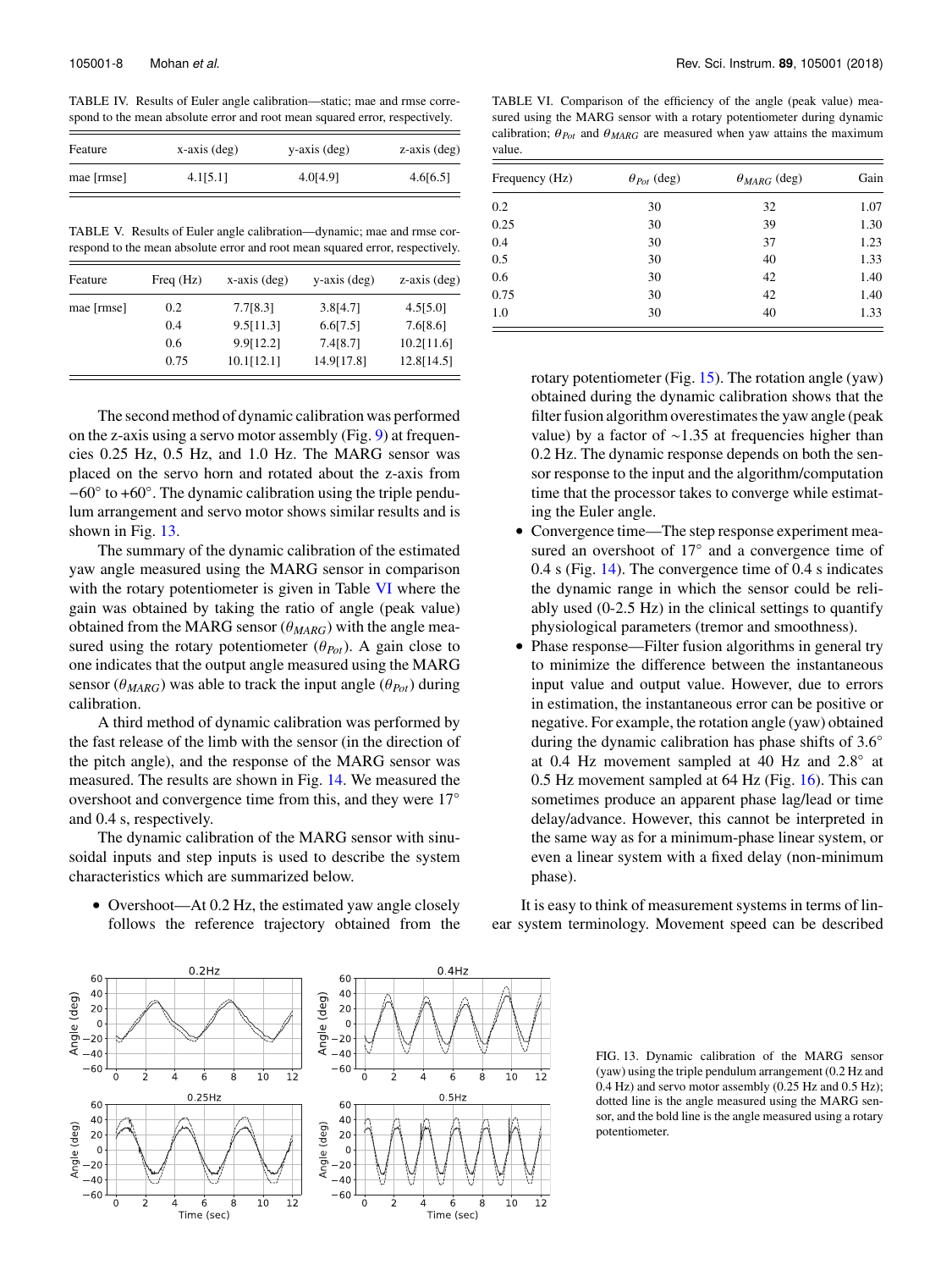

FIG. 14. Step response of the MARG sensor; dotted line is the angle measured using the MARG sensor, and the bold line is the angle measured using a rotary potentiometer.

FIG. 15. Dynamic calibration of the MARG sensor performed using the pendulum assembly (yaw); dotted line is the angle measured using the MARG sensor, and the bold line is the angle measured using a rotary potentiometer.

FIG. 16. Effect of the phase shift at different sampling rates (0.4 Hz sinusoid was sampled at 40 Hz, and 0.5 Hz was sampled at 64 Hz) during the dynamic calibration of the MARG sensor (yaw); dotted line is the angle measured using the MARG sensor, and the bold line is the angle measured using a rotary potentiometer.

in terms of trajectories and the frequency composition of the trajectories. So it is useful to express the system parameters in terms of amplitude gain, phase lag, and convergence time along with the mean absolute error/root mean squared error when MARG sensors are used for orientation estimation.

#### **C. Results of relative joint angle calibration**

A static calibration was performed to obtain the system characteristics (measurement error) during the estimation of the relative joint angle or anatomical angle. We rotate the distal segment with respect to the proximal segment between  $-180°$  and  $+180°$  for wrist flexion/extension (relative roll) and elbow flexion/extension (relative pitch) and −90◦ to +90◦ for shoulder internal rotation/external rotation (relative yaw), and the results were recorded on a PC sampled at

40 Hz. The results from the static calibration are shown in Table VII.

The dynamic calibration was performed at frequencies 0.25 Hz, 0.5 Hz, 0.8 Hz, and 1.1 Hz movement using the experimental setup described in Fig. 8. For this calibration method, the speed of the distal segment is set to be in sync with a metronome and the process was performed on the relative x, y, and z axis. The data were sampled at 40 Hz, and the

TABLE VII. Results of the relative joint angle (RR—Relative Roll, RP— Relative Pitch, and RY—Relative Yaw) calibration—static; mae and rmse correspond to the mean absolute error and root mean squared error, respectively.

| Feature    | $RR$ (deg) | $RP$ (deg) | $RY$ (deg) |
|------------|------------|------------|------------|
| mae [rmse] | 6.3[6.7]   | 5.0[6.8]   | 4.5[6.1]   |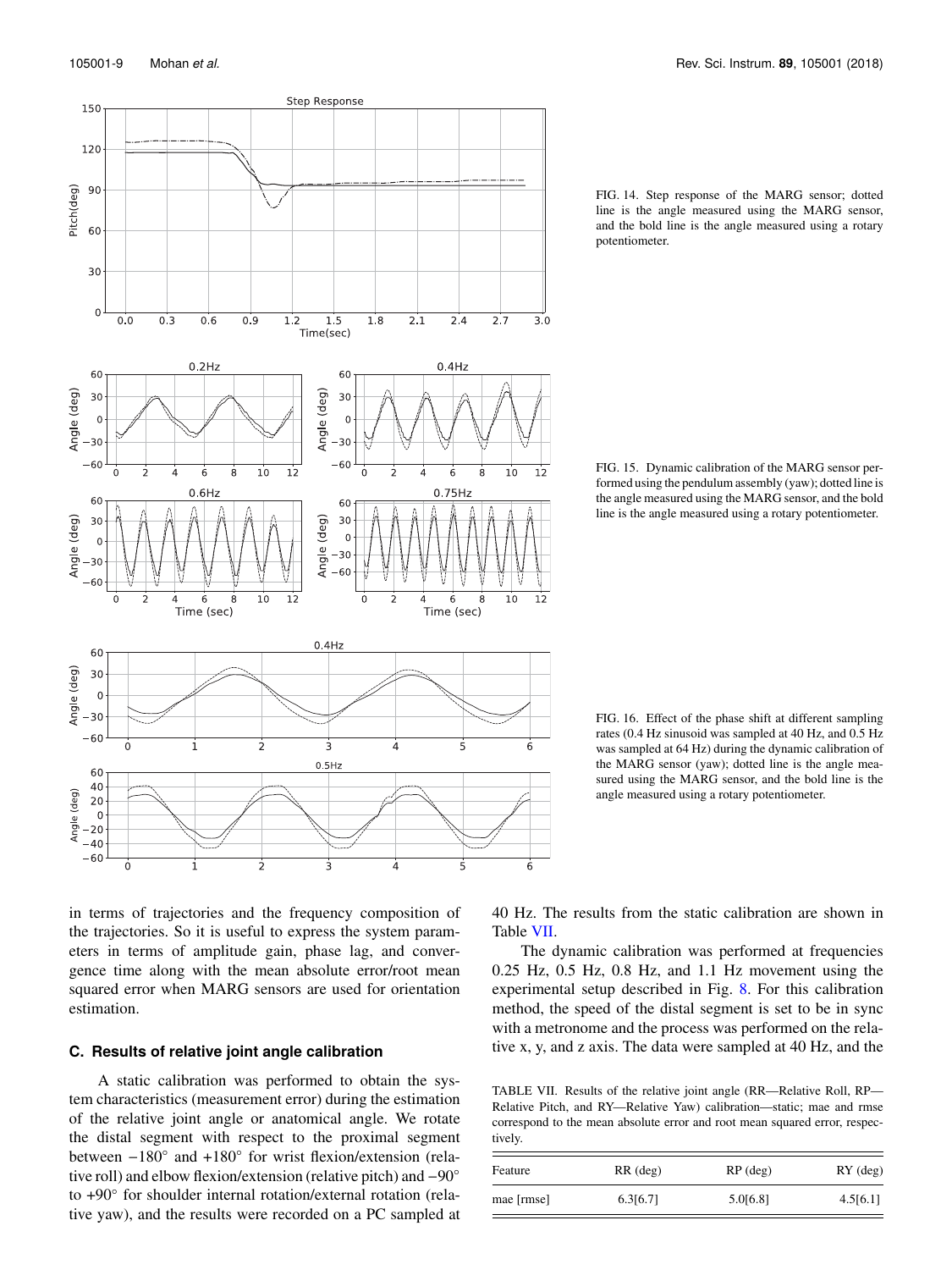

FIG. 17. Dynamic calibration of the MARG sensor pair performed using the pendulum assembly (relative yaw); dotted line is the angle measured using the MARG sensor pair, and the bold line is the angle measured using a rotary potentiometer.

results of the dynamic calibration are shown in Fig. 17. The summary of the results of the dynamic calibration is described in Table VIII.

At 0.25 Hz, the estimated relative joint angle closely follows the reference trajectory obtained from the rotary potentiometer. The relative yaw (adduction/abduction) obtained during the dynamic calibration shows that the filter fusion algorithm overestimates the joint angle (peak value) by a factor of ∼1.25 at frequencies higher than 0.25 Hz. The estimated joint angle is satisfactory over the range of clinical interest (0-3 Hz of movement) and can be used as a device for monitoring the hand function.

The inherent resolution of the accelerometer is 0.0001 g or 0.001 m/s<sup>2</sup>; the inherent resolution of the gyroscope is 0.015°/s; the inherent resolution of the magnetic compass is 0.0732  $\mu$ T. After the computation through the algorithm, anatomical joint angles were calculated and are reported in Table VII (results of static calibration) and Table VIII (results of dynamic calibration). The accelerometer and gyroscope data are sampled at 500 samples/s, and magnetic compass data are sampled at 100 samples/s. The accelerometer and gyroscope data undergo preprocessing (block averaging and down sampling by a factor of 20) before they are fed to the filter fusion algorithm. The output from the filter fusion algorithm has a sampling rate of 25 samples/s. The errors described from the calibration experiments are a combination of sensor errors, algorithm errors, and arithmetic/numerical errors.

TABLE VIII. Results of the relative joint angle (RR—Relative Roll, RP— Relative Pitch, and RY—Relative Yaw)—dynamic; mae and rmse correspond to the mean absolute error and root mean squared error, respectively.

| Feature    | Freq $(Hz)$ | $RR$ (deg) | $RP$ (deg) | $RY$ (deg) |
|------------|-------------|------------|------------|------------|
| mae [rmse] | 0.25        | 9.5[9.8]   | 3.9[4.7]   | 4.2[5.0]   |
|            | 0.5         | 11.6[12.0] | 4.6[5.6]   | 4.9[5.7]   |
|            | 0.8         | 10.0[10.7] | 5.3[6.3]   | 5.4[6.4]   |
|            | 1.1         | 10.2[11.2] | 6.3[7.5]   | 5.4[6.2]   |

#### **IV. CONCLUSION**

We have presented the design of an instrumented glove equipped with Magnetic, Angular Rate and Gravity sensors for the objective evaluation of the hand function for people with neurological impairment. The i-Glove presented in this paper can assess both the range of movement of the user's hand and continuous anatomical joint angles. It can be used to monitor the functional recovery of motor control in the hand during the course of hand rehabilitation. The i-Glove presented in this paper has several advantages over the existing devices. Two important contributions of this paper are

- 1. Measurement of anatomical joint angles in a moving coordinate frame
	- While the use of flex sensors and potentiometers makes joint angle measurement straightforward, they are inconvenient compared to MARG sensors placed on the paretic hand. Flex sensors and potentiometers make assumptions about the joint center of rotation that are not required when using MARG sensors. Therefore a method using MARG sensors gives an angle measurement with the accuracy suitable for rehabilitation therapy which is an important development.
- 2. Novel methods for dynamic calibration in such situations
	- There is no report of a simple and reliable dynamic calibration experiment in the literature. Researchers performed different methods ranging from using a simple metronome to complex servo motor for calibrating MARG sensors as described in Refs. 34 and 35. A simple, reliable calibration (static and dynamic) method using a potentiometer provides a better representation of the true angle. Such calibration has been used to evaluate the performance of MARG sensor(s) measuring Euler angle(s) in real time.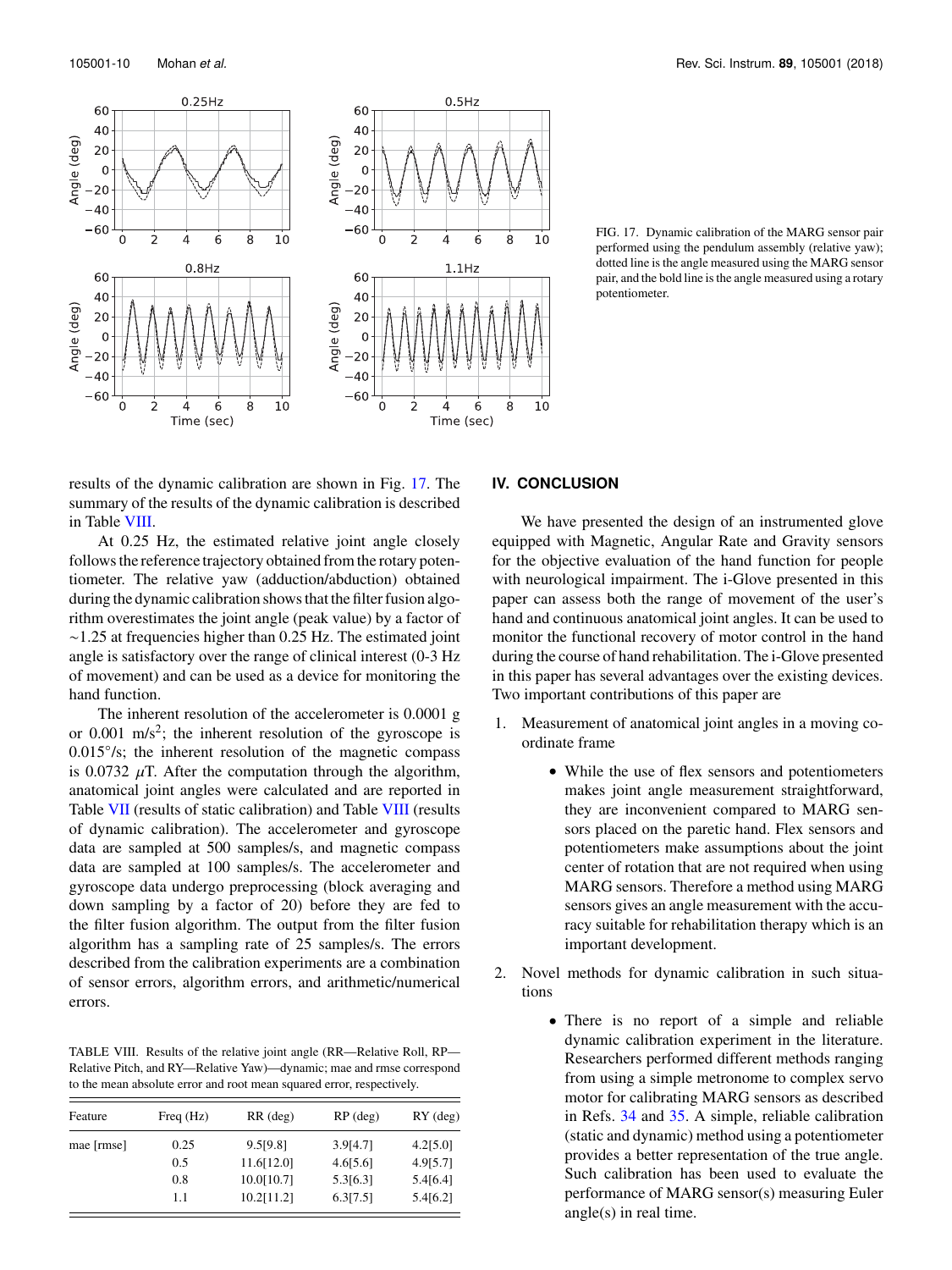The mean absolute error during the static calibration for all three attitude changes, namely, roll, pitch, and yaw, is less than 4.6◦ . During dynamic movement, a rapid change in the angle gives a convergence time of 0.4 s, and for pure frequencies less than 0.25 Hz, there is less than 7% error in tracking of the angle. We have also calibrated the estimation of the anatomical joint angle, that is, the angular change clinically referred to as flexion/extension movement of the wrist and elbow and shoulder internal rotation/external rotation. These angular measures are changes in a distal segment of a limb with reference to its adjacent proximal segment. Therefore, such angles use a relative co-ordinate system. When using such a relative co-ordinate system, there is the danger of ambiguous angle estimation when the proximal segment has changed the co-ordinate system by more than 90◦ . We have also presented the results for such anatomical angle measurements as the static and dynamic calibration of the instrumented glove (a sensor pair measuring one joint angle). The mean absolute error during static calibration was 6.3◦ for wrist flexion/extension, 5.0° for elbow flexion/extension, and 4.5° for shoulder internal rotation/external rotation.

The preliminary results from the instrumented glove are promising and could be used as an alternative to the traditional therapist assisted hand rehabilitation along with interactive virtual reality computer games. In conventional physical therapy for rehabilitation, the assessment and the therapy are usually separate as it is difficult to use protractors, mechanical goniometers, and dynamometers during the therapy activity. The i-Glove estimates the anatomical angles continuously and unobtrusively and can be readily used during therapy. The i-Glove not only can be used during conventional physical therapy, but also can be incorporated in virtual reality based computer games which can be more engaging and interesting for the patient undergoing therapy. By reducing the routine work for physiotherapists, the i-Glove also enables them to design more interesting, intensive, and fruitful therapy regimes. In such a scenario where less attention is demanded from the clinical expert (physiotherapist), the cost of therapy will reduce and the quality and quantity of therapy can also increase.

The current version of the i-Glove is limited to the measurement of flexion and extension of the thumb, index finger, middle finger, and wrist. Measurement of flexion and extension of the remaining two fingers (ring finger and little finger), abduction/adduction movements of MCP joints, and wrist and radio ulnar movements can be readily performed if necessary. The additional measurement of these movements would also help us to monitor a wide range of motor activities and design patient specific rehabilitation treatments providing objective data of hand recovery.

The i-Glove described in this paper is currently being used to develop such therapy regimes with clinical experts, and preliminary versions are being tested by stroke patients undergoing hand rehabilitation therapy.

#### **ACKNOWLEDGMENTS**

We wish to acknowledge the support of the students (Mr. Sandeep G, Mr. Sahil Gera, Mr. Aravind N, and Mr. Naveen G) and staff (Mr. Parameswaran) from the Department of Bioengineering and Department of Physical Medicine and Rehabilitation, Christian Medical College, Vellore, and the Department of Biotechnology and Department of Engineering Design, Indian Institute of Technology Madras, for their support. A very special thanks to Kris Winer, Noel Hughes, S. Madgwick, and D. Roetenberg for their constant support and personal help.

- <sup>1</sup>L. Dipietro, A. M. Sabatini, and P. Dario, "A survey of glove-based systems and their applications," IEEE Trans. Syst., Man Cybern., Part C **38**(4), 461–478 (2008).
- $2$ J. Taylor and K. Curran, "Glove-based technology in hand rehabilitation," in *Gamification: Concepts, Methodologies, Tools, and Applications*, edited by Information Resources Management Association (IGI Global, 2015), pp. 983–1002.
- $3R^1$ . Boian, A. Sharma, C. Han, A. Merians, G. Burdea, S. Adamovich, M. Recce, M. Tremaine, and H. Poizner, "Virtual reality-based poststroke hand rehabilitation," Stud. Health Technol. Inf. **85**, 64–70 (2002).
- <sup>4</sup>T. Y. Chuang, W. S. Huang, S. C. Chiang, Y. A. Tsai, J. L. Doong, and H. Cheng, "A virtual reality-based system for hand function analysis," Comput. Methods Programs Biomed. **69**(3), 189–196 (2002).
- <sup>5</sup>L. Dipietro, A. M. Sabatini, and P. Dario, "Evaluation of an instrumented glove for hand-movement acquisition," J. Rehabil. Res. Dev. **40**(2), 181–190 (2003).
- <sup>6</sup>D. E. Nathan, M. J. Johnson, and J. McGuire, "Design and validation of low-cost assistive glove for hand assessment and therapy during activity of daily living-focused robotic stroke therapy," J. Rehabil. Res. Dev. **46**(5), 587–602 (2009).
- <sup>7</sup>L. K. Simone, N. Sundarrajan, X. Luo, Y. Jia, and D. G. Kamper, "A low cost instrumented glove for extended monitoring and functional hand assessment," J. Neurosci. Methods **160**, 335–348 (2007).
- <sup>8</sup>R. Gentner and J. Classen, "Development and evaluation of a low-cost sensor glove for assessment of human finger movements in neurophysiological settings," J. Neurosci. Methods **178**(1), 138–147 (2009).
- <sup>9</sup>C. Y. Park, J. Bae, and I. Moon, "Development of wireless data glove for unrestricted upper-extremity rehabilitation system," in *2009 ICCAS-SICE* (IEEE, 2009), pp. 790–793.
- <sup>10</sup>M. R. Golomb, M. Barkat-Masih, B. Rabin, M. Abdelbaky, M. Huber, and G. Burdea, "Eleven months of home virtual reality telerehabilitation— Lessons learned," in *2009 Virtual Rehabilitation International Conference* (IEEE, 2009), pp. 23–28.
- <sup>11</sup>A. Mohan, S. R. Devasahayam, J. George, and G. Tharion, "A sensorized glove and ball for monitoring hand rehabilitation therapy in stroke patients," in *Proceedings of the 2013 Texas Instruments India Educators' Conference, TIIEC '13* (IEEE Computer Society, Washington, DC, USA, 2013), pp. 321–327.
- <sup>12</sup>N. Friedman, V. Chan, D. Zondervan, M. Bachman, and D. J. Reinkensmeyer, "Musicglove: Motivating and quantifying hand movement rehabilitation by using functional grips to play music," in *2011 Annual International Conference of the IEEE Engineering in Medicine and Biology Society* (IEEE, 2011), pp. 2359–2363.
- <sup>13</sup>N. Friedman, V. Chan, A. N. Reinkensmeyer, A. Beroukhim, G. J. Zambrano, M. Bachman, and D. J. Reinkensmeyer, "Retraining and assessing hand movement after stroke using the musicglove: Comparison with conventional hand therapy and isometric grip training," J. Neuroeng. Rehabil. **11**(1), 76 (2014).
- <sup>14</sup>B. O'Flynn, J. T. Sanchez, J. Connolly, J. Condell, K. Curran, P. Gardiner, and B. Downes, "Integrated smart glove for hand motion monitoring," in *The Sixth International Conference on Sensor Device Technologies and Applications* (IARIA, 2015).
- <sup>15</sup>J. Shin, M. Kim, J. Lee, Y. Jeon, S. Kim, S. Lee, B. Seo, and Y. Choi, "Effects of virtual reality-based rehabilitation on distal upper extremity function and health-related quality of life: A single-blinded, randomized controlled trial," J. Neuroeng. Rehabil. **13**(1), 17 (2016).
- <sup>16</sup>G. Placidi, L. Cinque, A. Petracca, M. Polsinelli, and M. Spezialetti, "A virtual glove system for the hand rehabilitation based on two orthogonal leap motion controllers," in *Proceedings of the 6th International Conference on Pattern Recognition Applications and Methods—Volume 1* (ICPRAM, 2017), pp. 184–192.